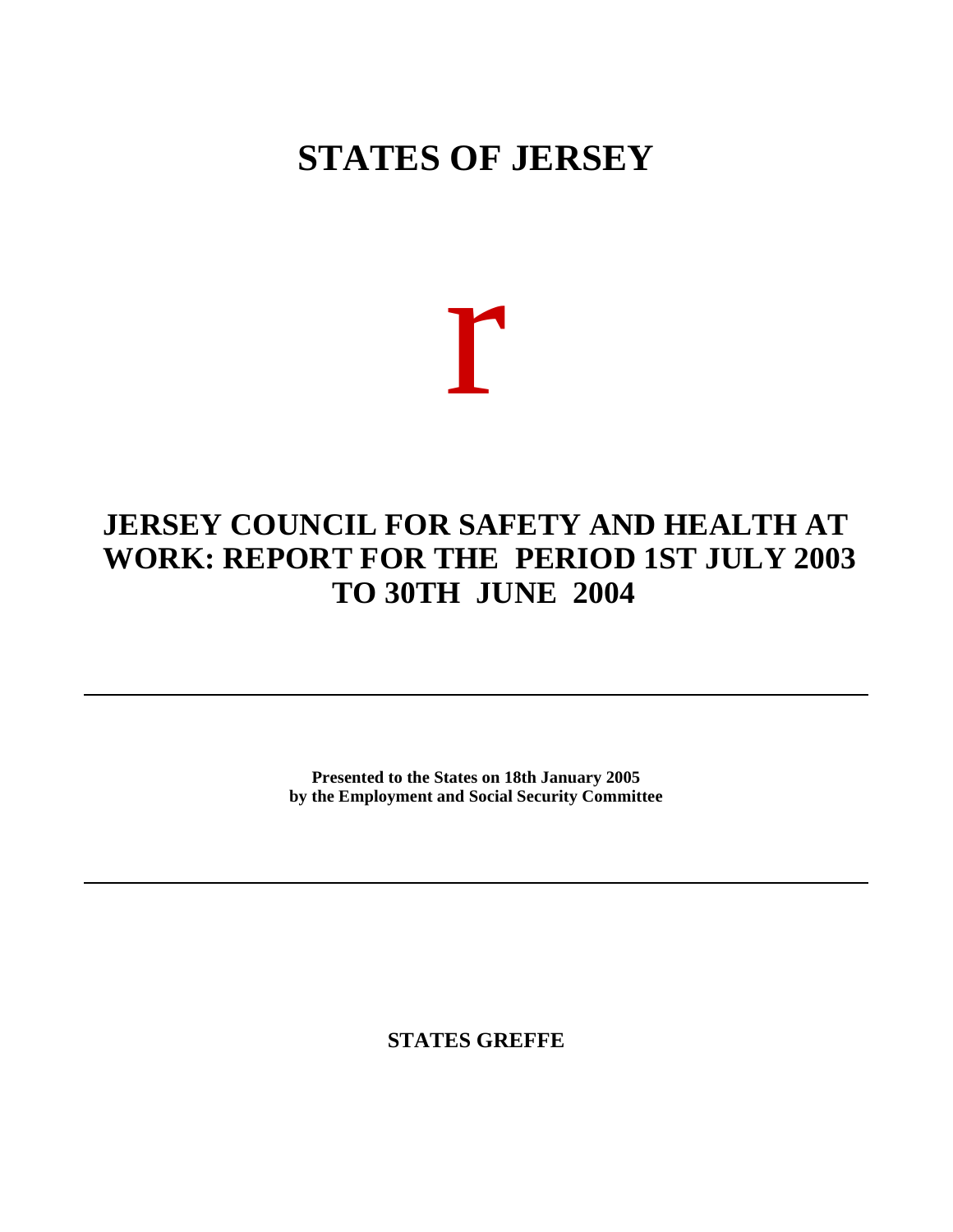#### **REPORT**

Council would like to thank the Employment and Social Security Committee for its decision to continue its financial support of health and safety through its funding.

# **Finance**

The Council is conscious of the need to be prudent when spending the money provided by the States and at the beginning of this financial year the Chairman and Secretary drew up a predicted expenditure based on previous years. Whilst this was not a reflection of actual income and expenditure it provided a base for the secretary to work to when looking into training and other expenses.

This year we have increased the charges of training courses to allow for a small profit on the more standard type. Having looked at other U.K. and Island-based companies; this increase still provided good value for money and still came in under the price of others. We believe this will provide us with funds to counter potential losses made in providing training in areas that are not mainstream but are still necessary to specific working areas such as CAT and Genny.

Council has also set aside specific amounts for areas such as education, sponsorship and provision of equipment.

The audited report and accounts are included in Appendix B with the predicted budget for 2004/5 shown in Appendix C. Council is actively trying to reduce the amount of money it seeks from the Employment and Social Security Committee to run the Council as set out in the 'Way Forward' document.

# **Jersey Occupational Safety and Health Association**

The 'Way Forward' document laid out plans to set up a new 'JASO'. The Jersey Occupational Safety and Health Assosication (JOSHA) was launched on 21st February 2003 at the Pomme d'Or Hotel, with guest speaker being John Nichol, the RAF Navigator shot down and imprisoned during the previous Gulf War. 110 people attended this evening and the feedback forms showed that 100% enjoyed the evening.

A Steering group was then set up to guide the association forward. Tony Allchurch, a Council member, volunteered his services as Chairman. The Council Secretary, working with Tony Allchurch, put together a Steering Group consisting of Doug Hull, John Le Signe, Paddy Guyomard, again, all volunteers from the working community.

JOSHA had much success in 2003 and indeed by the end of the year had over 100 paid members. An AGM was held in February 2004 to formalise the Association. Our guest speaker for the evening was Ken Woodward, a man blinded in a drink factory incident who now travels the world helping companies to improve their policies and talking to people about health and safety. Part of the evening was devoted to an agenda including the election of a full Committee of 7 people.

The Steering Group were re-elected and joined by an additional 2 members; Dave Ward and Martin Holmes. Membership was also approved and increased to address the issue of continued financial expenditure.

Council can report that we now have 32 individual members and 17 corporate members. A corporate membership allows for 5, therefore giving us 117 members. Annual renewal is due on 1st July 2004 and meetings will continue around 4-5 times a year.

Council would like to thank Tony Allchurch for his input as Chairman to JOSHA and is grateful that he has agreed to continue with this role. He has provided a professional but relaxed air to the meetings, providing talks where a gap needed filling, and has been at the fore of all meetings. His popularity showed through when he topped the poll at the election ballot. Council would also like to thank all the other members of JOSHA who have been a dedicated team and continue to put much effort into ensuring its success.

#### **Communicating information**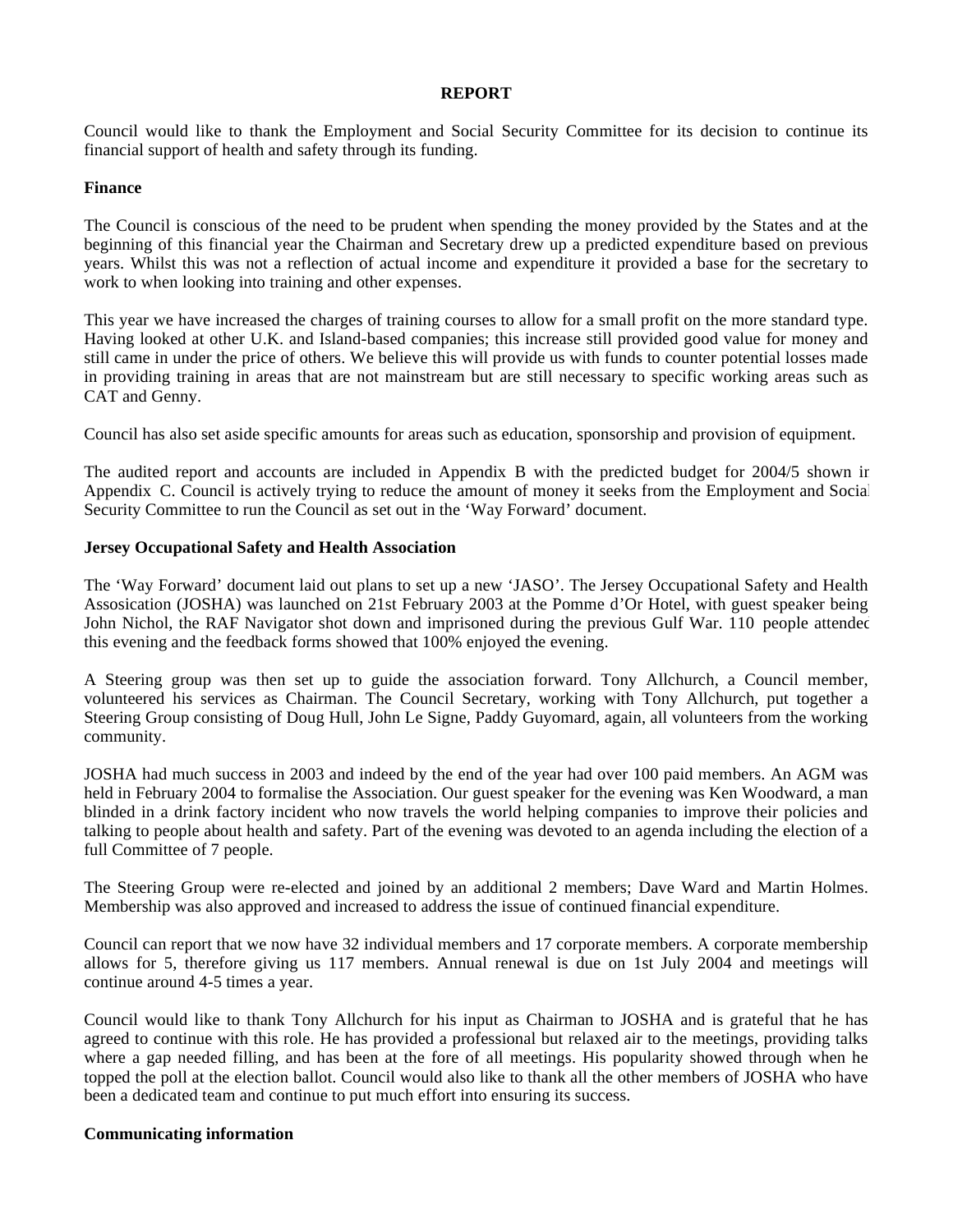### *Website*

The Council secretary maintains a website from her computer which is accessible on <www.jerseyc-shaw.co.je>. It provides information on JOSHA along with details on all training courses. It also provides a section where people can view other training providers and the type of courses they run, to ensure the workforce has a point of reference.

It is now being used by more and more and is proving to be a useful addition to the Council's role in promoting health and safety information. The ability of being able to update the site on a daily basis if required is much more acceptable than having to wait for an outside company to work on it.

As a result of the poor response to our Safetynet helpline, Council has added a forum to the website whereby people can pose questions that can be answered by others. It is hoped that this section will provide feedback and ideas that can actively help the working community and provide more integration between the industries.

### *Media*

Council has been using the media more this year to promote health and safety. BBC Radio Jersey is by far the most active of the four and consistently picks up on press releases. In September 2003 they interviewed Ray Pettit, the manual handling expert, when he was at Victoria College demonstrating to over 80 pupils. They have interviewed Tony Allchurch on several JOSHA meetings, along with some of the speakers.

Channel TV have increased their coverage of health and safety and also provided a good package on Ray Pettit when he was over, filming him at the zoo during a manual handling instructor course. They have interviewed the Council secretary regarding JOSHA along with Tony Allchurch and, whilst they missed Ken Woodward, they have requested an opportunity to interview him when he returns. The relationship with the News Editor continues to improve and we expect Channel TV to continue to help us draw attention to this area.

Christine Herbert from the Business section of the JEP is very much on-side and all press releases are sent for her attention to ensure they are seen. Christine covered the lunchtime lectures JOSHA organised for the European Health and Safety Week along with the Stress Seminar in November.

Channel 103 still remains quiet but they are limited to sound-bites in the news section.

The Jersey Council for Safety and Health at Work is actively working with the media to provide enthusiasm for an area not yet accepted as newsworthy.

# *Newsletter and information leaflets*

Council continues to promote its activities and other items of interest through its Newsletter that is circulated 4 times a year to all on its mailing list of over 700 companies. This mailing list was updated in January following a questionnaire sent out in the winter issue asking for any changes to be forwarded. This questionnaire was very successful and enabled the Secretary to ensure the information was sent to the health and safety representative of the correct company.

#### *Accident report forms*

In line with the new U.K. Data Protection Law, the Jersey Council produced new accident report forms that provide one page per entry. These are available from either the Social Security Department or the Bookshop at Morier House. Single books can be sent by the Secretary if necessary.

# *Video Library*

Part of the questionnaire asked about the use of the video library and many responses showed that people did not realise it existed and that the videos were to be found at the Jersey Library. Research also showed that many of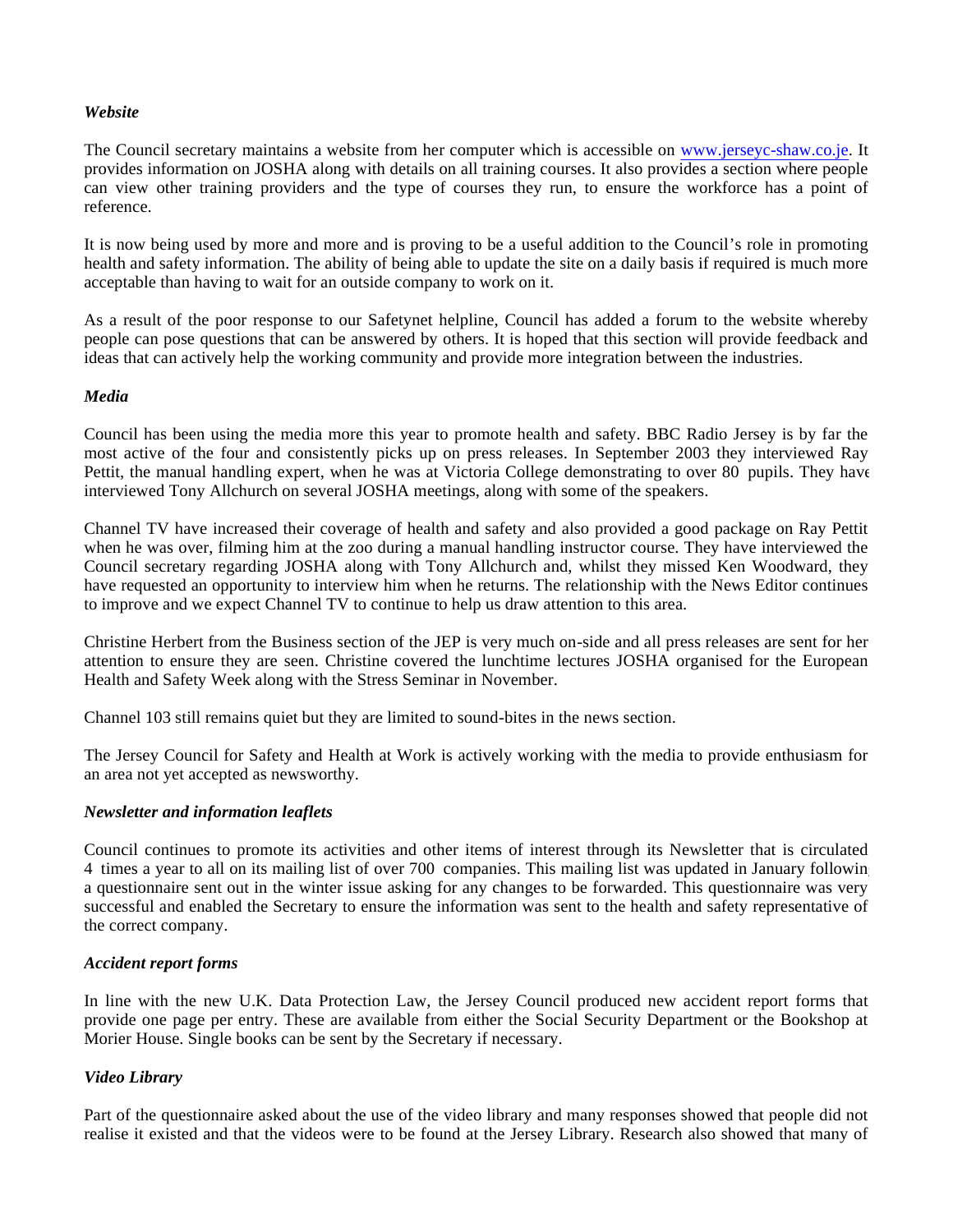the videos were just not being watched. Doug Hull, a member of Council, is currently viewing all the videos and researching ways to improve this area either by updating or by changing to DVD/CD Rom. We are also looking at the use of interactive guides. Council has set aside a budget for improving communication in this area but little was spent in 2003/4 due to the ongoing review.

# **Training**

Council has continued to provide training courses as demand increases. A full list of course and attendees can be found in Appendix A. Council has expanded its use of consultants to provide the highest quality training available and, where possible, the provision of accredited certificates from IOSH themselves.

# **Seminars**

Council provided, in conjunction with the Health and Safety Inspectorate, a seminar concerning stress in November 2003. The HSI provided the basis of the content and contacted 2 of the speakers. Council provided the third and the organisation. The seminar therefore was split into 3 sections, with Tony Erlam from the HSE talking about stress from a Government perspective, Sarah Churchill from Pricewaterhouse Coopers talking about stress from a Company perspective, and finally Vicky Ball from Human Applications (a training company) talking about stress from a personal perspective, giving tips and ideas on how an individual could tackle the problem. The seminar was held at the St. James centre and attended by over 60 people, mainly from the Human Resource section of the workforce. It was well received and covered by the JEP.

The Council for Safety and Health at Work is grateful to the HSI for its part in the seminar, in particular Colin Myers and Anne Matthews. It is also grateful to Margaret Ellis, who, in her role as Head of the Chartered Institute of Personnel Development, advertised the seminar to her group, many of who have since used Council for training purposes.

# *Courses and Seminars*

The training courses provided by Council during the last year have been well supported and much appreciated. Council is grateful to the various instructors/tutors who deliver training on Council's behalf with great care and professionalism and to a very high standard.

# **Other matters**

# *Education*

Council sponsored the 'Be Safe' booklets given to every student taking part in the Project Trident 3-week work process (1,500 a year). This booklet provides easy-to-read help and advice on health and safety in the workplace.

In September 2003 the Council asked our Manual Handling expert, Ray Pettit, if he would talk to schools about the subject. Having worked with schoolchildren on a different subject previously, Ray was delighted to accept the challenge and the Council wrote to all the secondary schools. As a result, Ray spoke to over 250 children-

- Year 10 students at Victoria College, the week before they were due to take part in Project Trident.
- Year 10 students at de la Salle College.
- Students from Mont à L'Abbé School
- Students from d'Hautrée School house
- Students from Highlands College

Ray spoke for approximately half an hour and demonstrated technique on a couple of items he had brought with him. Council received good feedback as a result and Ray too was stopped during the week by students who had attended and wanted to thank him.

Two other schools responded to the idea but were unable to take him due to other commitments. Council is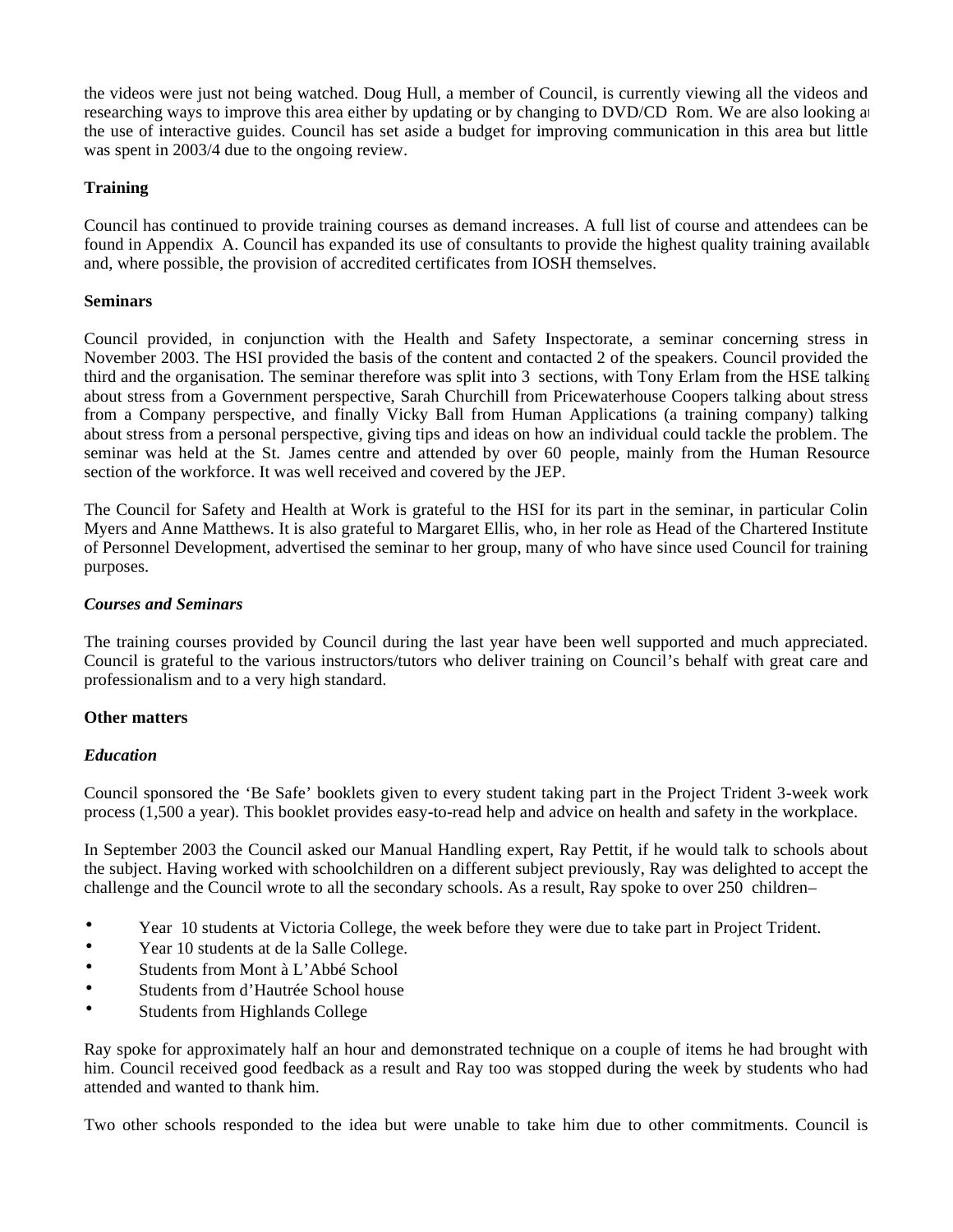hopeful they will be able to have an opportunity at another date when Ray is in Jersey.

The Council would like to be able to continue to offer speakers to students as a way of introducing them to health and safety in the workplace.

# *Construction site safety*

Council's Chairman, along with Mr. Myers, continued to be involved with representatives of the Construction Industry during the last year.

The Council provided a grant to pay for a professional facilitator to attend the Jersey Builders and Allied Traders meetings and prepare a report which focused on induction training.

Since then the Construction Industry have developed a new initiative they will be launching in 2004 which will provide induction training resulting in passport identification for all those working within the industry.

### **Welcome!**

### *Members*

After the departure of Mark Baylem, Council had a vacancy which they offered out at a JOSHA meeting. On receipt of several excellent replies it was decided to offer the place to Mike Baudains from the Jersey Harbour Office, who accepted the role and has been sitting on Council since August 2003. We are delighted that all our Council members continue to attend meetings and provide excellent input.

Council is also pleased that Bob Staddon accepted the role of Chairman for a further 3 years. He has been committed to health and safety for many years and continues to be an enormous support for the Secretary.

#### **Thanks**

Council once more thanks the tutors and instructors from all over the U.K. who continue to return to Jersey yearly. Ray Pettit, whilst unable to be over in the first half of 2004 due to a contract with the HSE, is back in September. Many people have agreed to wait for him rather than seek other trainers. Thanks also to the Key Consultancy, Council has had 5 of their trainers over for several key health and safety courses, including NEBOSH and IOSH. Council continues to work in partnership with the States of Jersey Fire Service in the provision of Fire Safety Awareness courses. We are grateful to all those staff who deliver the training or help in other ways. Thanks also to our new training providers, Human Applications. A company based in Loughborough, Vicky Ball and Terry Cloke have been over 3 times to provide a Display Screen Equipment course that provides IOSH certification. Vicky is highly trained in stress management and was over for the seminar in November.

Thanks also go to the Durrell Wildlife Conservation Trust Training Centre, which has been providing the Les Noyers Training Centre as a venue. Also to the Royal Jersey Agricultural and Horticultural Society for the use of their Council room for training. Both venues provide delegates a peaceful surrounding to relax during breaks and plenty of parking. Much positive feedback has resulted from this. Thanks once again to the Fire and Rescue Service for the use of their Western Fire Station for the Fire Training.

Thanks are also due to many others but in particular to Jersey Gas for much practical help during the last year and to the staff at the Health and Safety Inspectorate who have been so helpful and continue to provide the Council Secretary with advice and assistance when needed.

We look forward to another year and the challenges that it will bring. Council will continue to strive to achieve the strategic objectives as set out in the 'Way Forward' report –

• *"to be recognised as a prime source of information and advice",*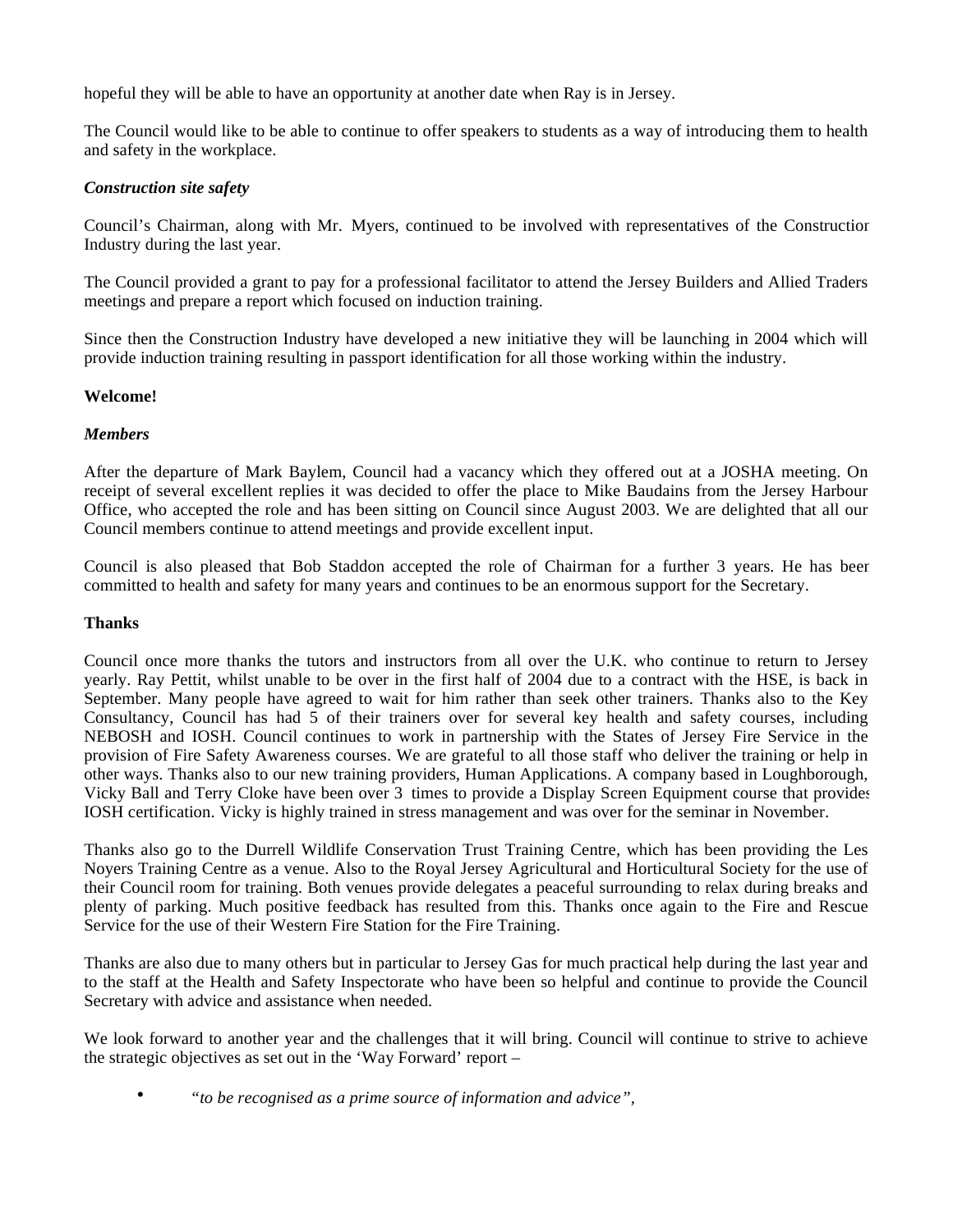• *"to increase the awareness of the Council and its services"*.

It is through this continued practice that we hope to bring down the number of accidents and illnesses throughout the Jersey workforce.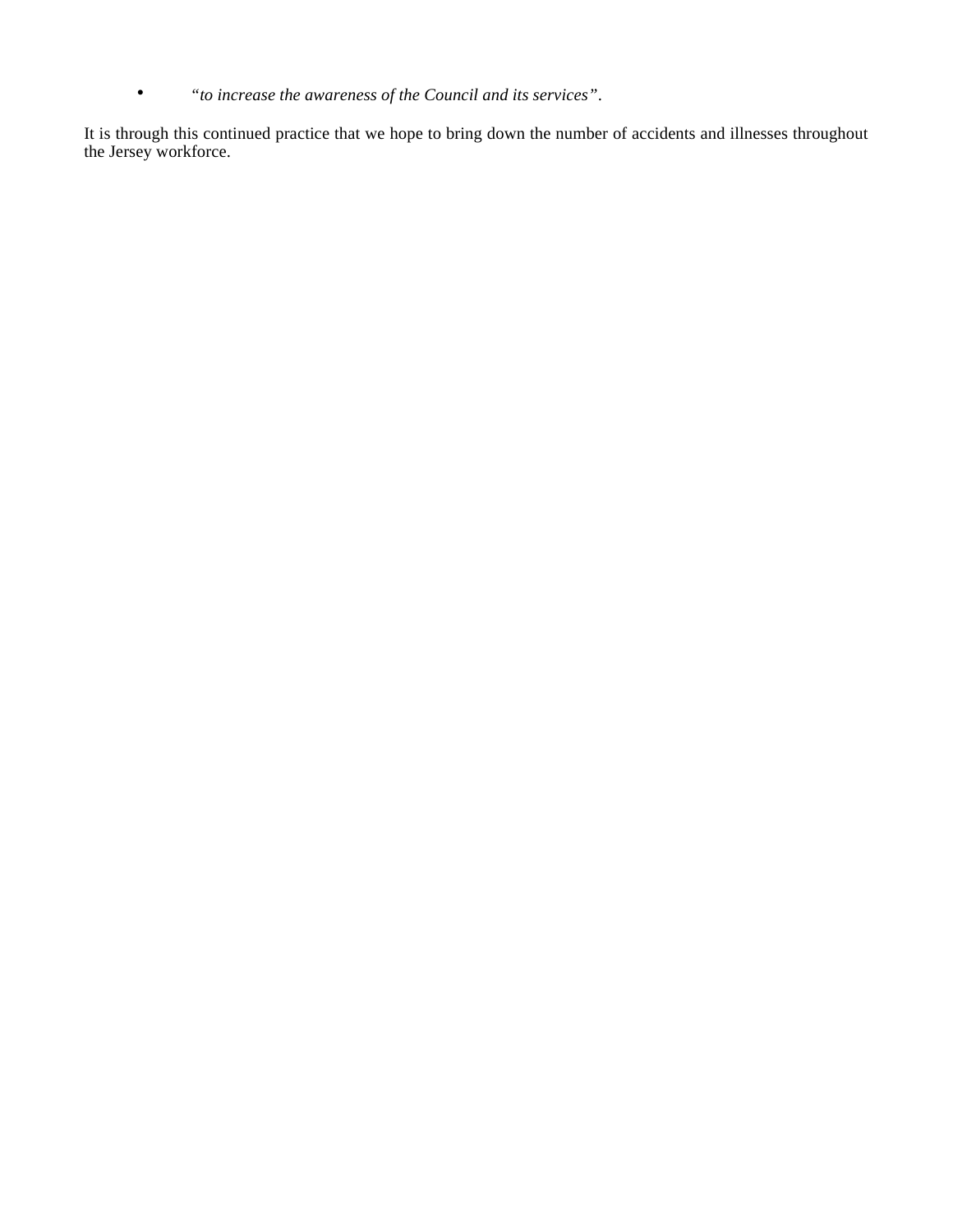# **THE JERSEY COUNCIL FOR SAFETY AND HEALTH AT WORK**

# **Council**

Mr. R. Staddon (Chairman) Mr. N. Laugeard (co-opted from March 2002) Mr. C.P. Lister Mr. A. Allchurch Mr. D. Hull Mr. M. Baudins (from August 2003) Mr. C. Myers (ex officio)

# **Secretary/Treasurer**

Mrs. A. Le Voguer

# **Auditors**

Baker Homyard Ingouville House Ingouville Lane St. Helier JE2 4SG

# **Address**

Maison du Haut Rue de Rondin St. Mary Jersey JE3 3AE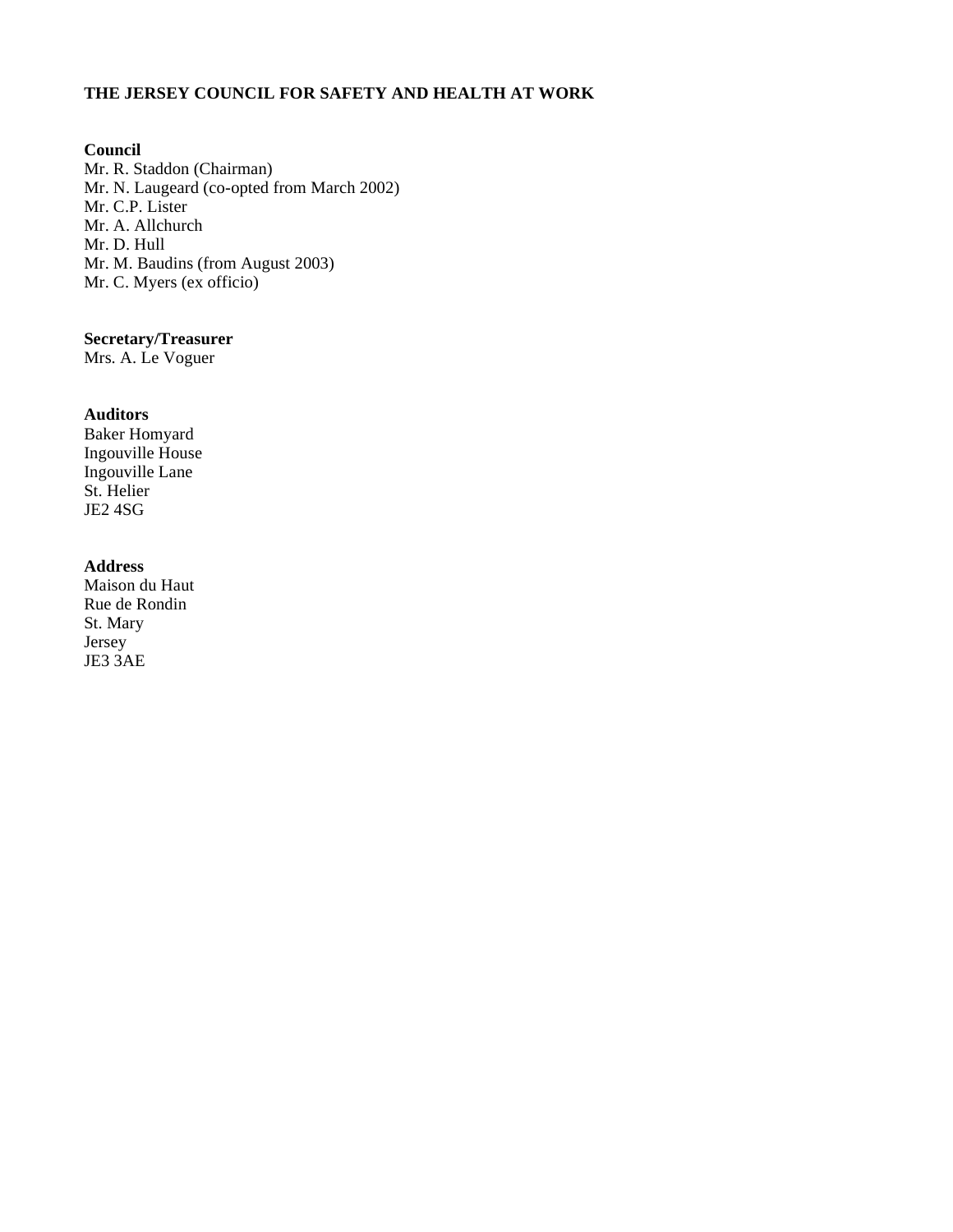| Date               | Course                                            | <b>Duration</b>            | Delegates**    |
|--------------------|---------------------------------------------------|----------------------------|----------------|
|                    | 2003                                              |                            |                |
| 21st July          | <b>Fire Safety Awareness</b>                      | $2 \times \frac{1}{2}$ day | 29             |
| 16th September     | Display Screen Equipment                          | 2 day                      | 16             |
| 23rd September     | <b>Fire Safety Awareness</b>                      | $2 \times \frac{1}{2}$ day | 32             |
| 29th September     | <b>Safety Representatives</b>                     | 2 day                      | 15             |
| 2nd October        | <b>Manual Handling</b>                            | $2 \times 1$ day           | 25             |
| 5th October        | Manual Handling instructor                        | 3 day                      | $\overline{7}$ |
| 4th November       | Display Screen Equipment                          | 2 day                      | 9              |
| 25th November      | <b>Fire Safety Awareness</b>                      | $2 \times \frac{1}{2}$ day | 33             |
| 26th November      | <b>Fire Safety Awareness</b>                      | $2 \times \frac{1}{2}$ day | 29             |
|                    |                                                   |                            |                |
|                    | 2004                                              |                            |                |
| 23rd January       | <b>Fire Safety Awareness</b>                      | $2 \times \frac{1}{2}$ day | 32             |
| 13th February      | <b>Fire Safety Awareness</b>                      | $2 x \frac{1}{2}$ day      | 29             |
| 16th February      | IOSH 4 Day managing safely                        | 4 day                      | 11             |
| 19th February      | <b>Fire Safety Awareness</b>                      | $2 x \frac{1}{2}$ day      | 33             |
| 3rd March          | <b>DSE Risk assessment</b>                        | 2 day                      | 11             |
| 25th March         | <b>Fire Safety Awareness</b>                      | $2 \times \frac{1}{2}$ day | 25             |
| 26th March         | <b>Fire Safety Awareness</b>                      | $2 \times \frac{1}{2}$ day | 29             |
| 22nd April         | <b>Fire Safety Awareness</b>                      | $2 x \frac{1}{2}$ day      | 31             |
| 17th May           | <b>NEBOSH</b>                                     | 2 week                     | 9              |
| 20th May           | <b>Fire Safety Awareness</b>                      | $2 \times \frac{1}{2}$ day | 30             |
| 3th June           | <b>Safety Representatives</b>                     | $2 \, day$                 | 14             |
| 22nd June          | Managing Safety Part I                            | 1 day                      | 14             |
| 24th June          | <b>Fire Safety Awareness</b>                      | $2 x \frac{1}{2}$ day      |                |
|                    | <b>Total delegates trained</b>                    |                            | 463            |
|                    | <b>ADDITIONAL WORK</b>                            |                            |                |
| 1st October 2003   | Manual handling instruction to<br>schools         | 1 day                      | 250            |
| 19th November 2003 | Stress seminar                                    | $\frac{1}{2}$ day          | 65             |
|                    | JERSEY OCCUPATIONAL HEALTH AND SAFETY ASSOCIATION |                            |                |
| 15th July 2004     | <b>JOSHA</b>                                      | Evening                    | 42             |
| 13th October       | <b>JOSHA</b> lunchtime talks                      | x <sub>5</sub>             | 86             |
| 26th November 2004 | <b>JOSHA</b>                                      | Evening                    | 44             |
| 19th February 2004 | <b>JOSHA AGM</b>                                  | Evening                    | 52             |
| 5th May 2004       | <b>JOSHA</b>                                      | Evening                    | 62             |

# **Courses/Seminars organised by Council between 1st July 2003 and 30th June 2004**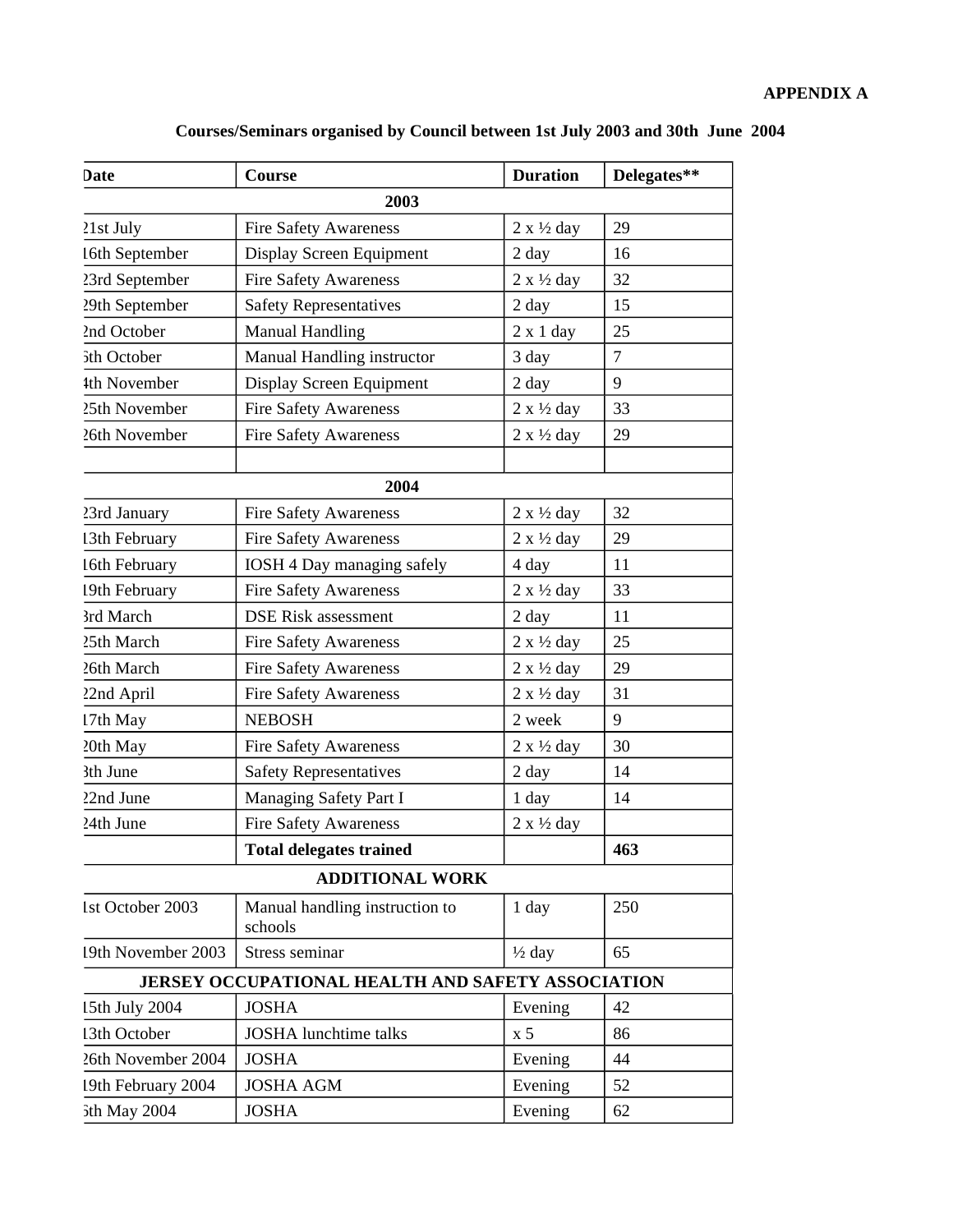# **REPORT OF THE AUDITORS to the President and members of the Social Security Committee of the States of Jersey**

We have audited the accounts of the Jersey Council for Safety and Health at Work on pages 3 to 5, which have been prepared under the historical cost convention and on the basis of the accounting policies set out on page 5.

### **Respective responsibilities of the council and auditors**

The council members are responsible for keeping accurate accounts and records of the council. It is our responsibility to form an independent opinion, based on our audit, on those accounts which have been prepared in accordance with United Kingdom accounting standards and to report our opinion to you. Our responsibilities, as independent auditors are established in Jersey, by Law, the United Kingdom Auditing Practices Board and by our profession's ethical guidance.

#### **Basis of opinion**

We conducted our audit in accordance with Auditing Standards issued by the United Kingdom Auditing Practices Board. An audit includes examination, on a test basis, of evidence relevant to the amounts and disclosures in the accounts. It also includes an assessment of the significant estimates and judgements made by the council members in the preparation of the accounts, and of whether the accounting policies are appropriate to the council's circumstances, consistently applied and adequately disclosed.

We planned and performed our audit so as to obtain all the information and explanations which we considered necessary in order to provide us with sufficient evidence to give reasonable assurance that the accounts are free from material misstatement, whether caused by fraud or other irregularity or error. In forming our opinion we also evaluated the overall adequacy of the presentation of information in the accounts.

# **Opinion**

In our opinion the accounts give a true and fair view of the state of affairs of the council as at 30th June 2004 and of its net profit for the year then ended.

# BAKER HOMYARD

Jersey, Channel Islands

Date: 23rd November 2004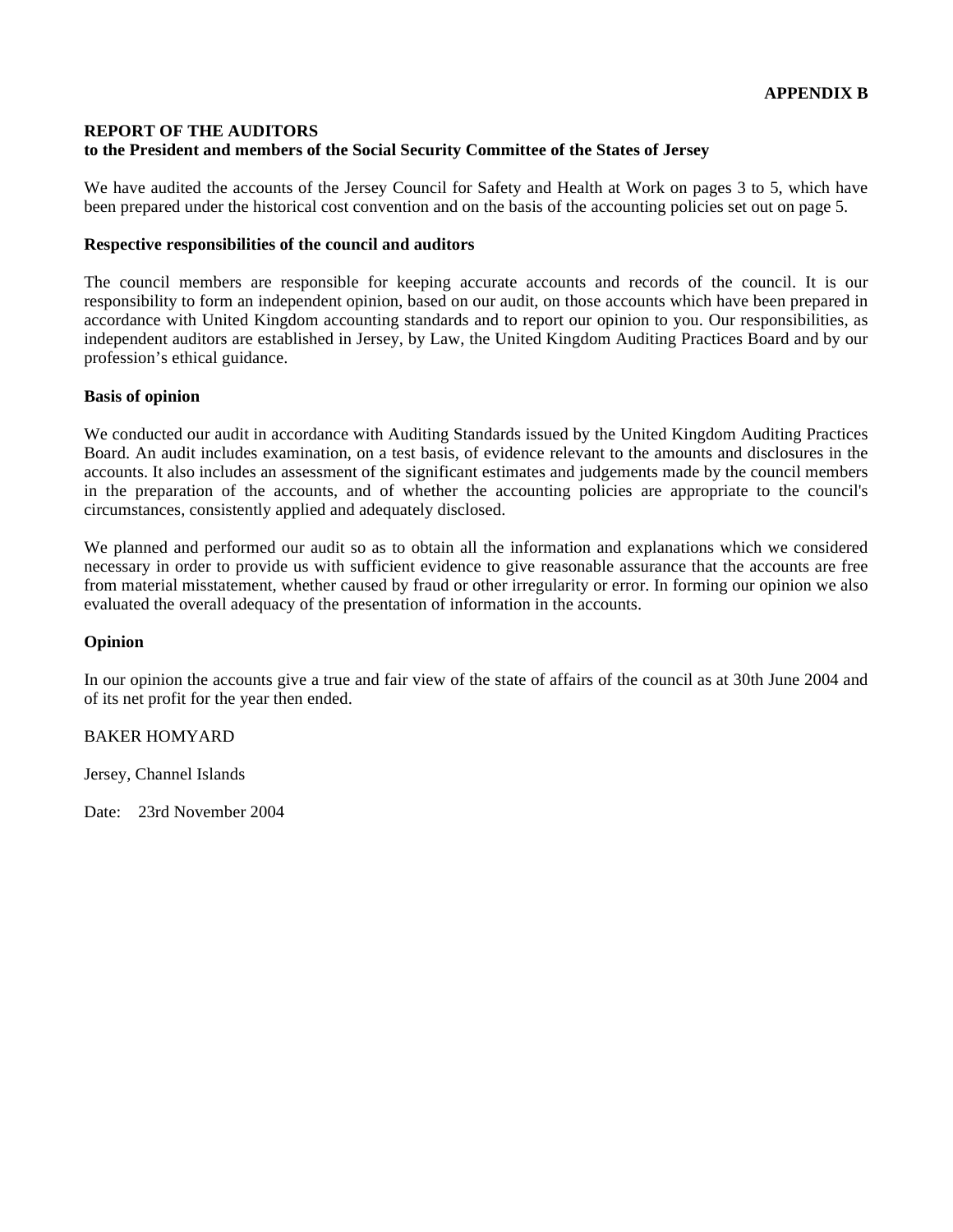# INCOME AND EXPENDITURE ACCOUNT at 30th June 2004

|                                                         | <b>Note</b>    | 2004   | 2005     |
|---------------------------------------------------------|----------------|--------|----------|
|                                                         |                | £      | £        |
| <b>NCOME</b>                                            |                |        |          |
| <b>Frant</b> – Employment and Social Security Committee | 1              | 42,750 | 25,000   |
| Training courses and conference fees                    | $\overline{2}$ | 51,433 | 48,799   |
| <b>3ank</b> interest                                    |                | 331    | 687      |
| <b>Telephone helpline</b>                               |                | 5      | 23       |
| <b>OSHA</b>                                             | 3              | 4,324  | 1,455    |
| Miscellaneous                                           |                |        | 24       |
|                                                         |                | 98,843 | 75,988   |
| <b>EXPENDITURE</b>                                      |                |        |          |
| Training courses, conferences and seminars              |                | 39,354 | 54,373   |
| Administration                                          |                | 22,157 | 24,997   |
| Equipment                                               |                | 27     | 448      |
| <b>Educational materials</b>                            |                | 2,282  | 3,967    |
| Advertising and promotions                              |                | 2,733  | 3,867    |
| Grants/subscriptions                                    |                | 887    | 2,938    |
| nsurances                                               |                |        | 72       |
| Audit                                                   |                | 500    | 875      |
| Telephone helpline                                      |                |        | 13,369   |
| <b>OSHA</b>                                             | 3              | 10,413 | 10,841   |
|                                                         |                | 78,353 | 115,747  |
| <b>VET (LOSS)/SURPLUS FOR THE YEAR</b>                  |                |        |          |
| <b>TRANSFERRED TO ACCUMULATED FUND</b>                  |                | 20,490 | (39,759) |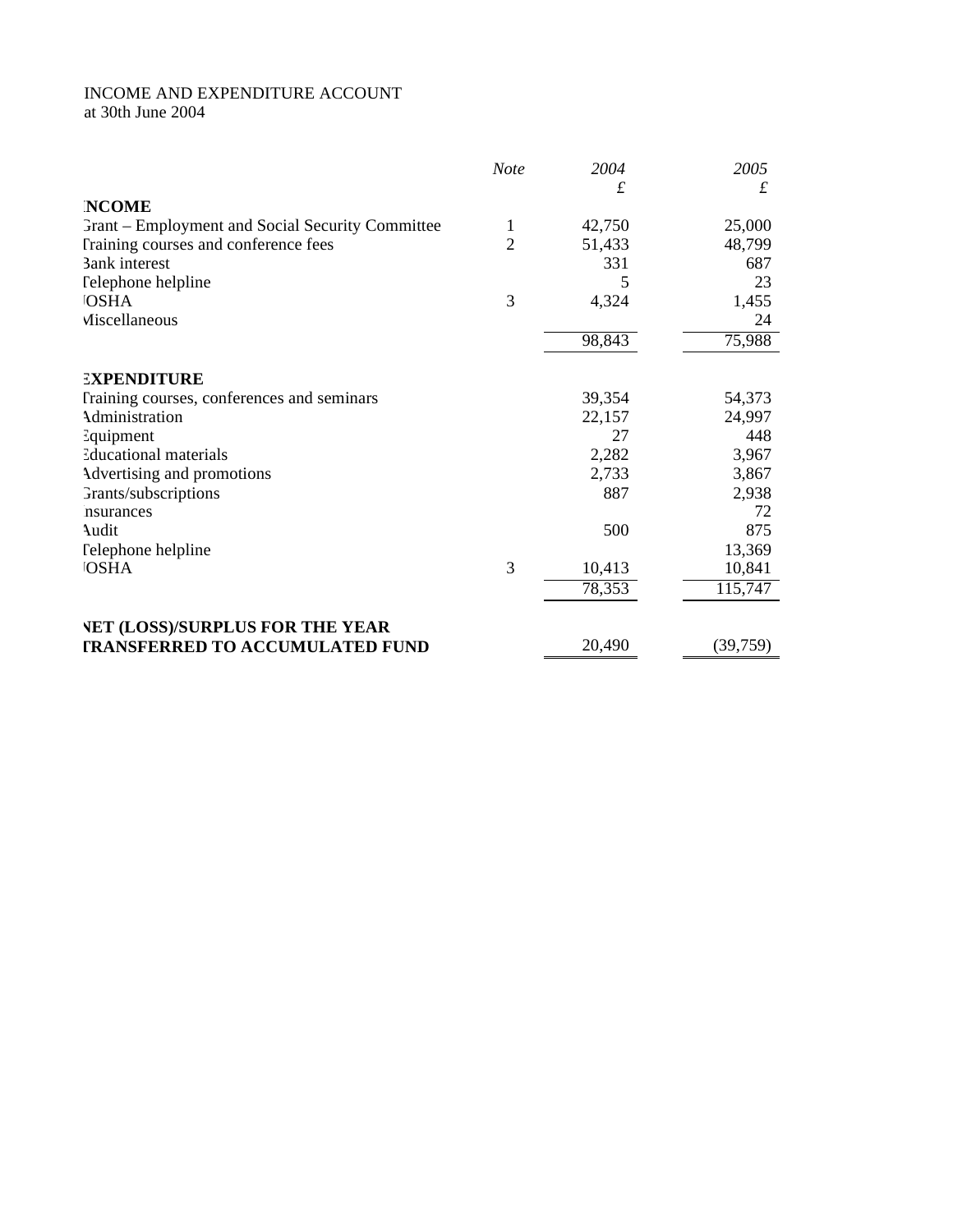|                                                             | <b>Note</b> | 30th June<br>2004           |                  | 30th June<br>2003           |                             |
|-------------------------------------------------------------|-------------|-----------------------------|------------------|-----------------------------|-----------------------------|
| <b>ASSETS EMPLOYED</b>                                      |             | $\mathcal{L}_{\mathcal{L}}$ | $\mathcal{L}$    | $\mathcal{L}_{\mathcal{L}}$ | $\mathcal{L}_{\mathcal{L}}$ |
| <b>CURRENT ASSETS</b><br>Cash at bank                       |             |                             |                  |                             |                             |
| Lloyds Bank Plc. High interest<br>account                   |             | 55,354                      |                  | 39,126                      |                             |
| Cash in hand                                                |             | 33                          | 55,387           |                             | 39,126                      |
| Debtors                                                     |             |                             | 4,730            |                             | 536                         |
|                                                             |             |                             | 60,117           |                             | 39,662                      |
| <b>CURRENT LIABILITIES</b><br>Creditor                      |             | 4,096                       |                  | 6,881                       |                             |
| Grant in advance<br>JOSHA grant accrued                     | 3           | 20,250<br>5,000             |                  | 22,500                      |                             |
|                                                             |             |                             | 29,346<br>30,711 |                             | 29,381<br>10,281            |
| <b>FUNDS EMPLOYED</b>                                       |             |                             |                  |                             |                             |
| <b>ACCUMULATED FUND</b>                                     |             |                             |                  |                             |                             |
| Balance at 1st July 2003<br>Net surplus/(loss) for the year |             |                             | 10,281<br>20,490 |                             | 50,040<br>(39,759)          |
| Balance at 30th June 2004                                   |             |                             | 30,711           |                             | 10,281                      |
| Members                                                     |             |                             |                  |                             |                             |

R. Staddon A. Le Voguer

Date: 18th November 2004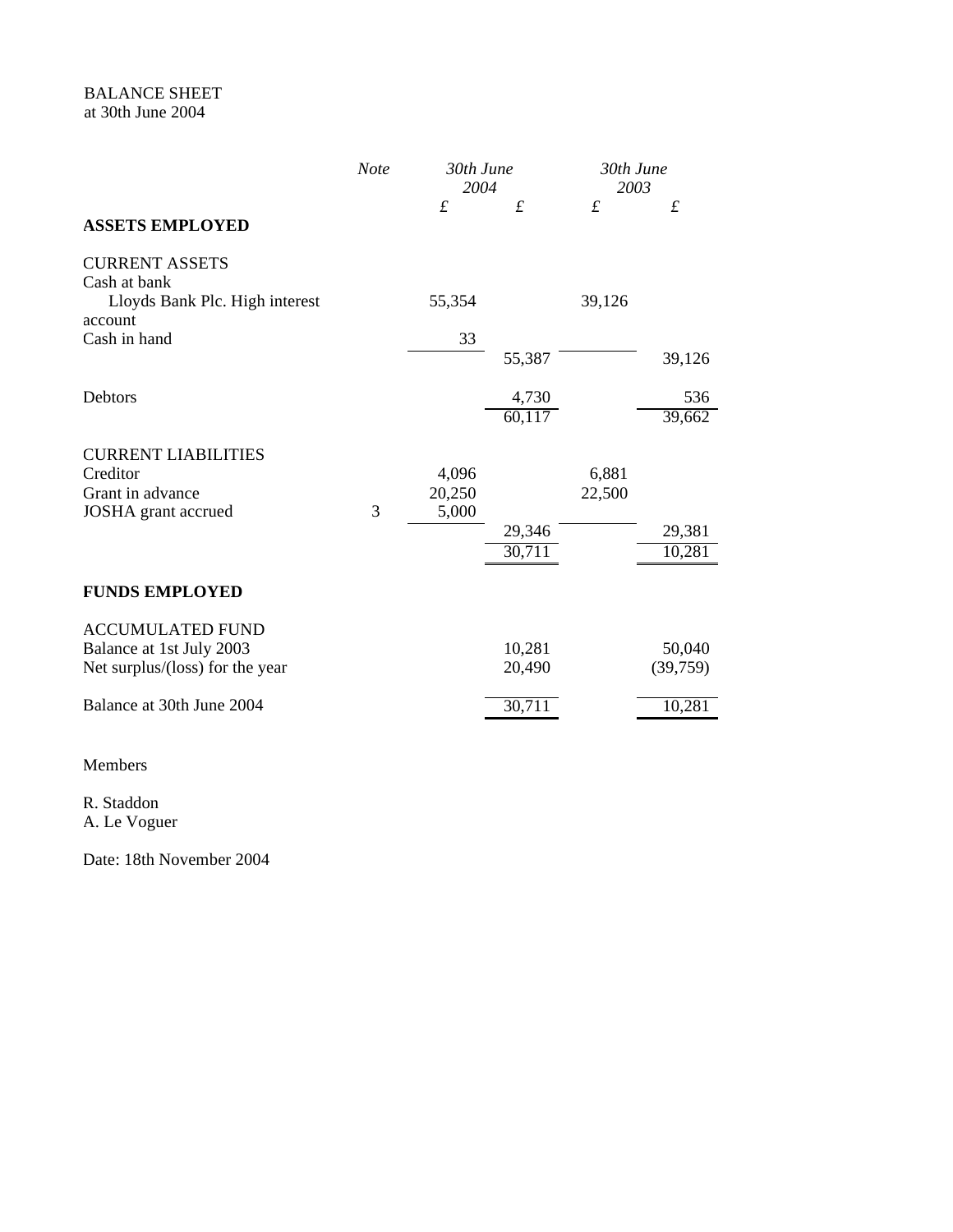# **NOTES TO THE ACCOUNTS at 30th June 2003**

# **1. ACCOUNTING POLICIES**

#### *Accounting convention*

The accounts are prepared under the historical cost convention.

#### *Grant*

 The grant received from the Social Security Committee is for a calendar year. The Council has carried one half of this sum (£20,500), forward at the accounts year end date of 30th June 2004. At 30th June 2003, £22,500 was carried forward representing 90% of the grant received in that year.

#### *Equipment*

Equipment purchased during the year is written off to administration in the same year.

#### *Stocks*

Stationery is charged as an expense when paid for. There are no other stocks.

### *Training courses and conference fees*

Training courses and conference fees receivable are accounted for on an accruals basis.

#### *Training courses, conferences and seminars*

Expenditure on training courses, conferences and seminars is taken into account on an accruals basis.

#### *Bank interest*

Bank interest is brought into account when receivable.

#### **2. LIABILITIES**

There are no contingent liabilities or capital expenditure commitments.

#### **3. THE JERSEY OCCUPATIONAL SAFETY AND HEALTH ASSOCIATION**

 The Jersey Occupational Safety and Health Association (JOSHA) was launched by Council in February 2003 to provide a group where people can meet to exchange ideas and advice. Council's aim is to hand the Association over to a Committee with a representative from Council to sit on that Committee. Costs incurred in connection with establishing the Association have been covered to date by the Jersey Council for Safety and Health at Work, and income arising from the Association's meetings have been repaid to Council.

 Membership payment has now been established and Council will be providing the Association with a grant of £5,000 to the Association for the year ending 30th June 2004.